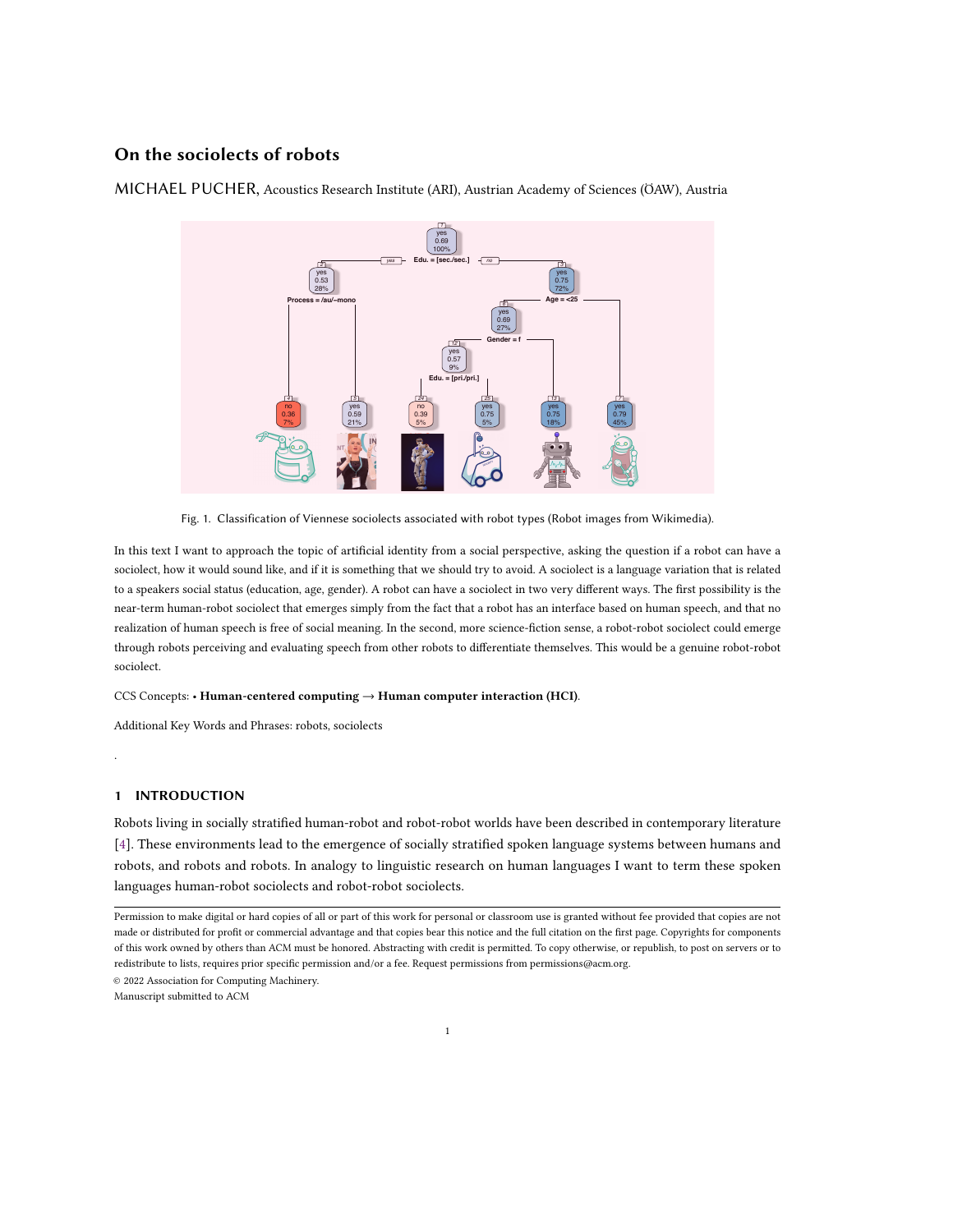Human-robot sociolects arise through the usage of human languages in human-robot interaction. Since human languages encode socially relevant information and stratification, these features are transferred to the robots in humanrobot interaction. A robot using a male voice inherits features of male voices as evaluated by human speakers and listeners. A robot using a standard voice inherits the prestige of the standard, while a robot using a dialect voice inherits the lower prestige features of the dialect [\[6\]](#page-2-1). This has been described very well for spoken dialog systems in a recent UN report [\[2\]](#page-2-2). Although human-robot sociolects are based on features of sociolects from human languages they give rise to new research questions and directions since the theoretical possibility of adaptation to human listeners is huge for robots, an adaptation that a human speaker can only realize partially. That such an adaptation is also applied by human speakers can be seen in the different waves of sociolinguistics from variationist, to ethnographic and stylistic approaches that more and more emphasize the possibility of variation by the speaker [\[3\]](#page-2-3).

There are two important features of sociolects, namely (i) variation and (ii) stratification. For the investigation of robot-robot sociolects these two features can be kept apart. It is possible that variation in robot speech occurs without any stratification. In human languages a sociolect is often related to a stratification, i.e. hierarchy between language varieties, so along these lines sociolects between robots could emerge, when one robot has an older speech interface with less capabilities, and a newer robot with a better interface is able to recognize this difference, and implicitly or explicitly uses this difference to distinguish itself from the other robot. In such a way a sociolect between robots would have emerged, based on technical progress. However, such a language game between robots only seems to make sense under the presence of a third human listener, such that these sociolects should be termed robot-robot-human sociolects. This would then be a genuine sociolect of robots.

Human-robot and robot-robot (robot-robot-human) sociolects can be located on all linguistic levels (sub-segmental, segmental, supra-segmental, lexical, syntactic, semantic, pragmatic) similarly to human sociolects. When related to specific speech modules used by a robot the arising variation is dependent on variation in human speech, and variation that relates to technical deficiencies or speech capabilities that outperform human capabilities.

Concerning the investigation of these robot sociolects methodical problems that arise with human sociolects such as the observer paradox could be overcome. This paradoxical situation arises when we want to "...find out how people talk when they are not being systematically observed; yet we can only obtain these data by systematic observation" [\[5\]](#page-2-4). Robots could observe themselves in an objective way and thus there would be no necessity for (i) the presence of someone in the role of the fieldworker, (ii) the presence of the recording device, (iii) or a specific task related to the investigation [\[3\]](#page-2-3).

I have tried to sketch an answer to the question if robots can have sociolects and how they would sound like. An answer that remains to be given is if they should have sociolects, i.e. should live in a socially stratified world of robots. Even if we follow Asimov's laws such a stratification could easily arise among robots since according to Asimov's third law "A robot must protect its own existence as long as such protection does not conflict with the First or Second Laws". Robots living in a socially stratified world would probably develop or be developed in a way that mirrors the hierarchies that are present in this world. This would include the development of social distinction to protect their own status. To avoid this, it seems to be necessary to overcome the social stratification of our world, where linguistic styles are used in an ideological way to force the recognition of the given order as natural [\[1\]](#page-2-5).

#### 2 BIOGRAPHY

Michael Pucher is a Senior Research Scientist at the Acoustics Research Institute (ARI) of the Austrian Academy of Sciences (ÖAW). He obtained his doctoral degree in Electrical and Information Engineering from Graz University of